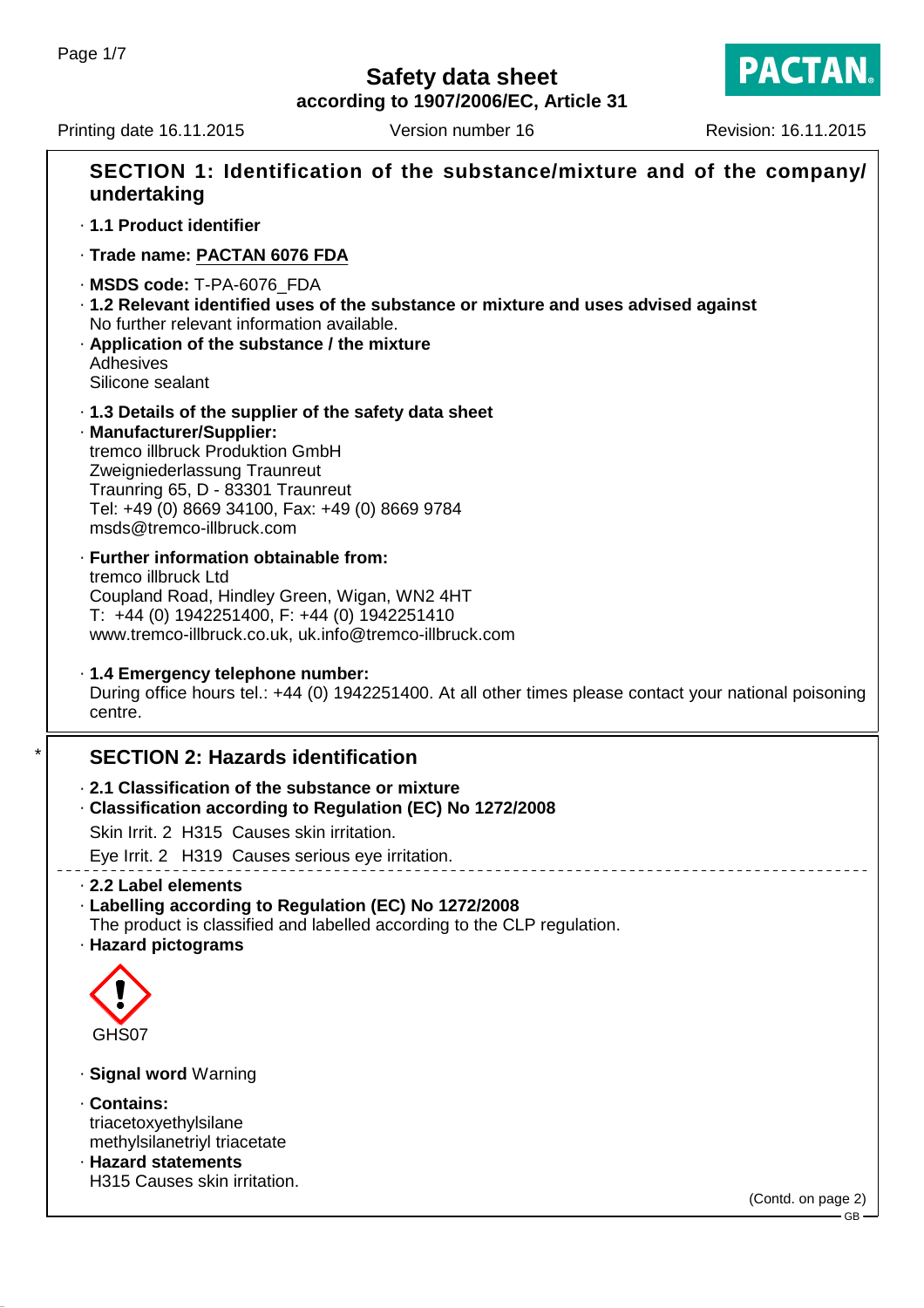**PACTAN** 

**according to 1907/2006/EC, Article 31**

Printing date 16.11.2015 Version number 16 Revision: 16.11.2015

| Trade name: PACTAN 6076 FDA |  |
|-----------------------------|--|
|                             |  |
|                             |  |

(Contd. of page 1)

H319 Causes serious eye irritation.

### · **Precautionary statements**

P261 **Avoid breathing vapours.** 

P280 Wear protective gloves/protective clothing/eye protection/face protection.

P305+P351+P338 IF IN EYES: Rinse cautiously with water for several minutes. Remove contact lenses, if present and easy to do. Continue rinsing.

P333+P313 If skin irritation or rash occurs: Get medical advice/attention.

#### · **2.3 Other hazards**

### · **Results of PBT and vPvB assessment**

- · **PBT:** Not applicable.
- · **vPvB:** Not applicable.

# **SECTION 3: Composition/information on ingredients**

#### · **3.2 Mixtures**

· **Description:** Polydimethylsiloxane with inorganic fillers and acetoxysilane as curing agent

### · **Dangerous components:**

| triacetoxyethylsilane                                | 1- <5%                                                                                                                                                          |
|------------------------------------------------------|-----------------------------------------------------------------------------------------------------------------------------------------------------------------|
| Skin Corr. 1B, H314; Eye Dam. 1, H318; Acute Tox. 4, |                                                                                                                                                                 |
|                                                      |                                                                                                                                                                 |
| methylsilanetriyl triacetate                         | $1 - 5%$                                                                                                                                                        |
|                                                      |                                                                                                                                                                 |
|                                                      |                                                                                                                                                                 |
|                                                      |                                                                                                                                                                 |
|                                                      | Reg.nr.: 01-2119881778-15-xxxx   H302<br>Skin Corr. 1B, H314; Eye Dam. 1, H318; Acute Tox. 4,<br>Reg.nr.: 01-2119962266-32-xxxx   H302<br>01-2119987097-22-xxxx |

### · **Additional information:**

While curing the following substances are formed and released by a reaction with atmospheric humidity:

Ethanoic acid

For the wording of the listed risk phrases refer to section 16.

# **SECTION 4: First aid measures**

- · **4.1 Description of first aid measures**
- · **General information:** Take affected persons out into the fresh air.
- · **After inhalation:** Supply fresh air; consult doctor in case of complaints.
- · **After skin contact:**

Remove from the skin using a cloth or paper. Then clean with water and soap. If skin irritation continues, consult a doctor.

- · **After eye contact:** Rinse opened eye for several minutes under running water. Then consult a doctor.
- · **After swallowing:**

Rinse out mouth and then drink plenty of water.

Do not induce vomiting; call for medical help immediately.

- · **4.2 Most important symptoms and effects, both acute and delayed** No further relevant information available.
- · **Information for doctor:** No further relevant information available.
- · **4.3 Indication of any immediate medical attention and special treatment needed** No further relevant information available.

GB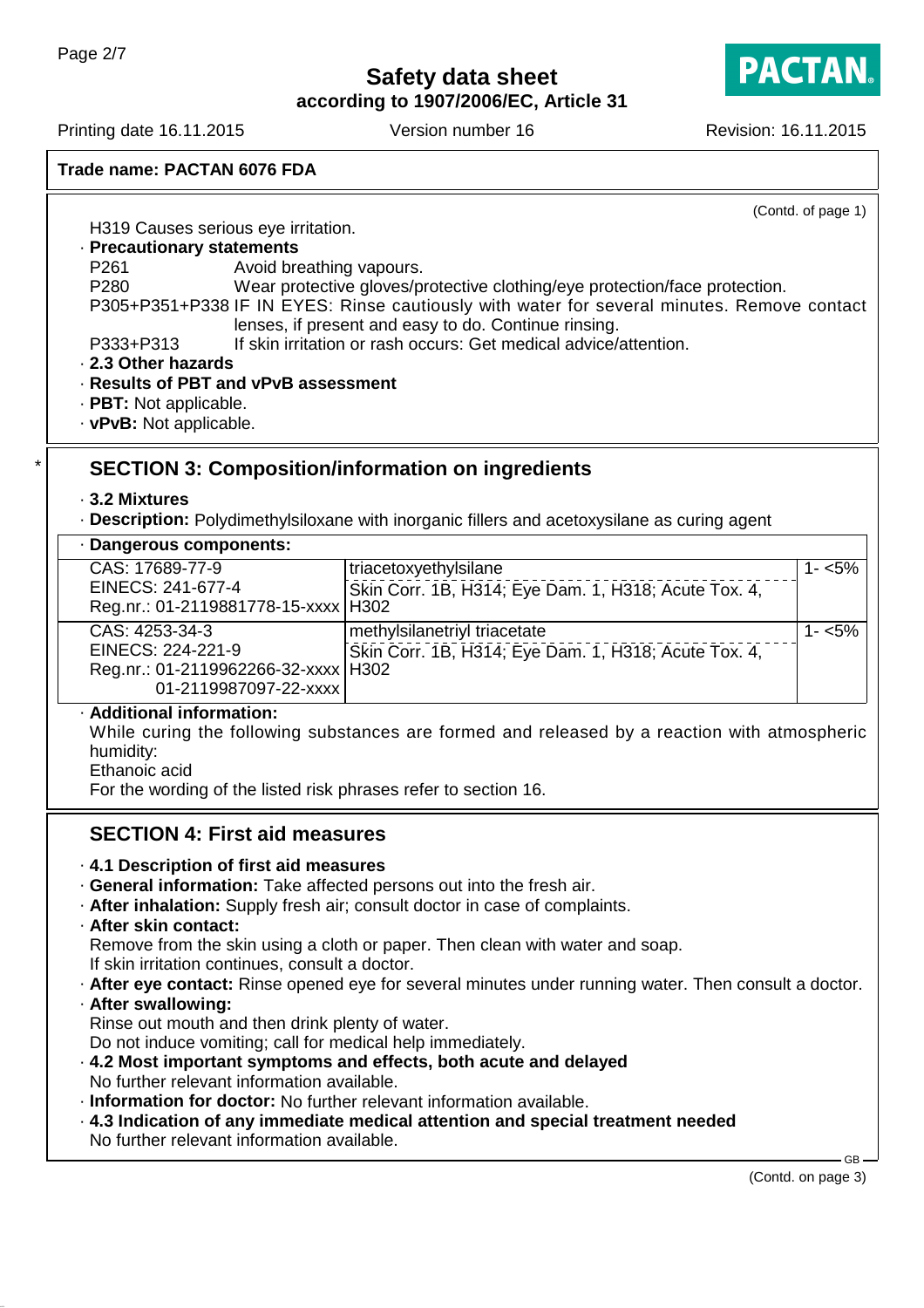**according to 1907/2006/EC, Article 31**

Printing date 16.11.2015 Version number 16 Revision: 16.11.2015

humidity:

**PACTAN.** 

**Trade name: PACTAN 6076 FDA**

(Contd. of page 2)

| <b>SECTION 5: Firefighting measures</b>                                                                                                                                                                                                                                                                                                                                                                                                                                                                                                                                                                           |
|-------------------------------------------------------------------------------------------------------------------------------------------------------------------------------------------------------------------------------------------------------------------------------------------------------------------------------------------------------------------------------------------------------------------------------------------------------------------------------------------------------------------------------------------------------------------------------------------------------------------|
| .5.1 Extinguishing media<br>· Suitable extinguishing agents:<br>Use fire extinguishing methods suitable to surrounding conditions.<br>CO2, powder or water spray. Fight larger fires with water spray or alcohol resistant foam.<br>.5.2 Special hazards arising from the substance or mixture<br>No further relevant information available.<br>· 5.3 Advice for firefighters<br>· Protective equipment: Wear self-contained respiratory protective device.                                                                                                                                                       |
| <b>SECTION 6: Accidental release measures</b>                                                                                                                                                                                                                                                                                                                                                                                                                                                                                                                                                                     |
| ⋅ 6.1 Personal precautions, protective equipment and emergency procedures<br>Wear protective equipment. Keep unprotected persons away.<br>Ensure adequate ventilation<br>.6.2 Environmental precautions:<br>No special measures required.<br>Do not allow to enter sewers/ surface or ground water.<br>.6.3 Methods and material for containment and cleaning up:<br>Ensure adequate ventilation.<br>Pick up mechanically.<br>Dispose of the material collected according to regulations.<br>.6.4 Reference to other sections<br>By a reaction with atmospheric humidity by-products are released. See chapter 8. |
| <b>SECTION 7: Handling and storage</b>                                                                                                                                                                                                                                                                                                                                                                                                                                                                                                                                                                            |
| .7.1 Precautions for safe handling Ensure good ventilation/exhaustion at the workplace.<br>· Information about fire - and explosion protection: No special measures required.                                                                                                                                                                                                                                                                                                                                                                                                                                     |
| · 7.2 Conditions for safe storage, including any incompatibilities<br>· Storage:<br>· Requirements to be met by storerooms and receptacles: No special requirements.<br>· Information about storage in one common storage facility: Not required.<br>· Further information about storage conditions:<br>Store in cool, dry conditions in well sealed receptacles.<br>Protect from heat and direct sunlight.<br>.7.3 Specific end use(s) No further relevant information available.                                                                                                                                |
| <b>SECTION 8: Exposure controls/personal protection</b>                                                                                                                                                                                                                                                                                                                                                                                                                                                                                                                                                           |
| - Additional information about design of technical facilities: No further data; see item 7.                                                                                                                                                                                                                                                                                                                                                                                                                                                                                                                       |
| 8.1 Control parameters<br>· Ingredients with limit values that require monitoring at the workplace:<br>The product does not contain any relevant quantities of materials with critical values that have to be<br>monitored at the workplace.<br>· Additional Occupational Exposure Limit Values for possible hazards during processing:<br>While curing the following substances are formed and released by a reaction with atmospheric                                                                                                                                                                           |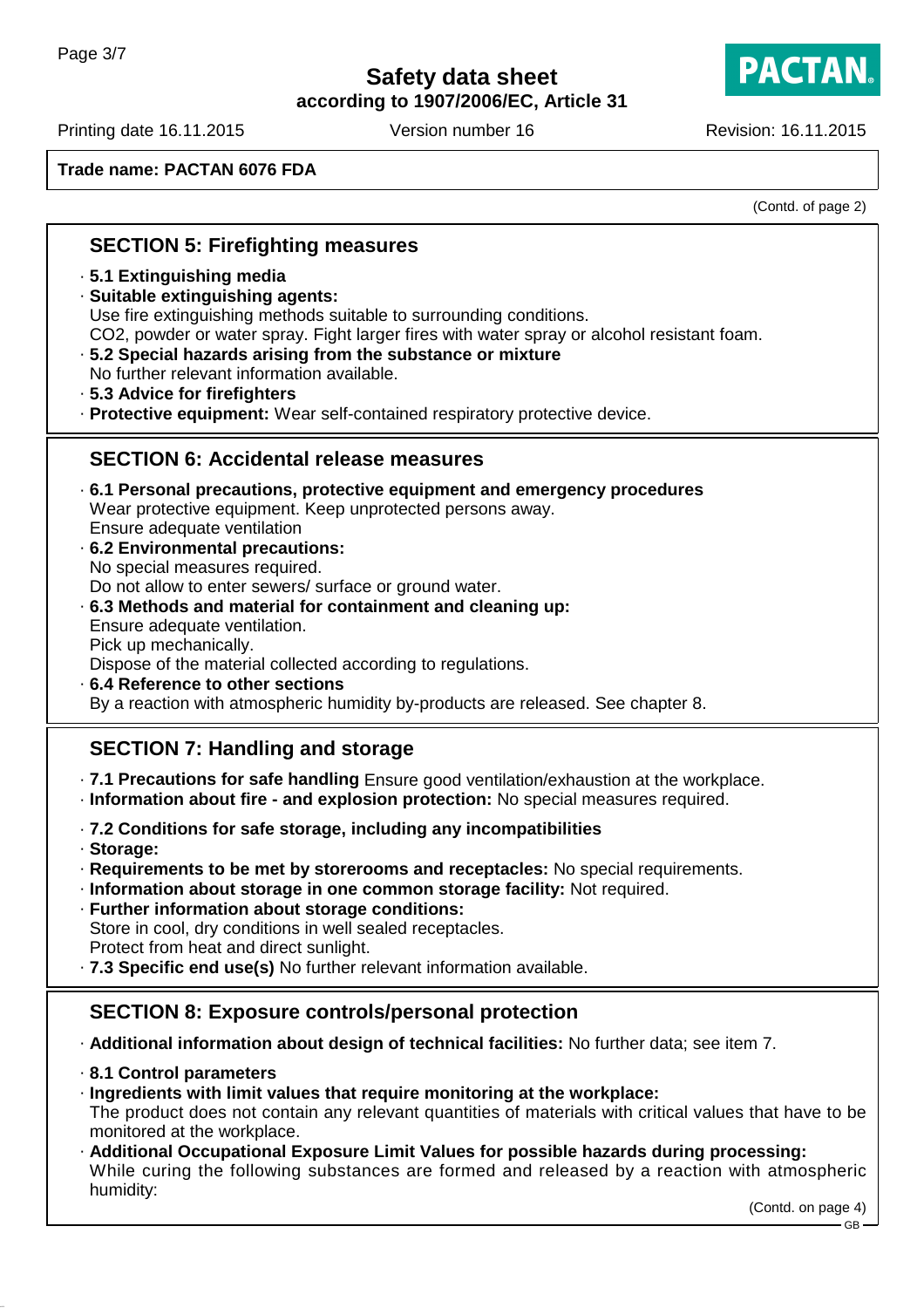**PACTAN.** 

**according to 1907/2006/EC, Article 31**

Printing date 16.11.2015 Version number 16 Revision: 16.11.2015

**Trade name: PACTAN 6076 FDA**

|                                                                                                                                                                                                                                                                                                                                                                                                                                                                                                                                                                                                                                               | (Contd. of page 3)                                                   |  |  |  |  |
|-----------------------------------------------------------------------------------------------------------------------------------------------------------------------------------------------------------------------------------------------------------------------------------------------------------------------------------------------------------------------------------------------------------------------------------------------------------------------------------------------------------------------------------------------------------------------------------------------------------------------------------------------|----------------------------------------------------------------------|--|--|--|--|
| acetic acid (CAS 64-19-7)                                                                                                                                                                                                                                                                                                                                                                                                                                                                                                                                                                                                                     |                                                                      |  |  |  |  |
| Additional information: The lists valid during the making were used as basis.<br>· 8.2 Exposure controls<br>· Personal protective equipment:<br>· General protective and hygienic measures:<br>The usual precautionary measures are to be adhered to when handling chemicals.<br>Keep away from foodstuffs, beverages and feed.<br>Wash hands before breaks and at the end of work.<br>Avoid contact with the eyes and skin.<br>Do not eat, drink, smoke or sniff while working.<br>· Respiratory protection:<br>Not necessary if room is well-ventilated.<br>Use suitable respiratory protective device in case of insufficient ventilation. |                                                                      |  |  |  |  |
| <b>Filter ABEK</b><br>· Protection of hands:                                                                                                                                                                                                                                                                                                                                                                                                                                                                                                                                                                                                  |                                                                      |  |  |  |  |
| Protective gloves                                                                                                                                                                                                                                                                                                                                                                                                                                                                                                                                                                                                                             |                                                                      |  |  |  |  |
| · Material of gloves<br>Butyl rubber, BR<br>Nitrile rubber, NBR<br>Natural rubber, NR<br>· Penetration time of glove material<br>The exact break through time has to be found out by the manufacturer of the protective gloves and<br>has to be observed.<br>· Eye protection: Safety glasses<br>· Body protection: Protective work clothing                                                                                                                                                                                                                                                                                                  |                                                                      |  |  |  |  |
| <b>SECTION 9: Physical and chemical properties</b>                                                                                                                                                                                                                                                                                                                                                                                                                                                                                                                                                                                            |                                                                      |  |  |  |  |
| · General Information<br>· Appearance:<br>Form:                                                                                                                                                                                                                                                                                                                                                                                                                                                                                                                                                                                               | . 9.1 Information on basic physical and chemical properties<br>Pasty |  |  |  |  |
| Colour:                                                                                                                                                                                                                                                                                                                                                                                                                                                                                                                                                                                                                                       | According to product specification                                   |  |  |  |  |
| · Odour:                                                                                                                                                                                                                                                                                                                                                                                                                                                                                                                                                                                                                                      | acetic acid                                                          |  |  |  |  |
| · Melting point/Melting range: Undetermined.<br>· Boiling point/Boiling range: Not applicable.                                                                                                                                                                                                                                                                                                                                                                                                                                                                                                                                                |                                                                      |  |  |  |  |
| · Flash point:                                                                                                                                                                                                                                                                                                                                                                                                                                                                                                                                                                                                                                | >151 °C                                                              |  |  |  |  |
| · Self-igniting:                                                                                                                                                                                                                                                                                                                                                                                                                                                                                                                                                                                                                              | Product is not selfigniting.                                         |  |  |  |  |
| · Danger of explosion:                                                                                                                                                                                                                                                                                                                                                                                                                                                                                                                                                                                                                        | Product does not present an explosion hazard.                        |  |  |  |  |
| · Density at 20 °C:                                                                                                                                                                                                                                                                                                                                                                                                                                                                                                                                                                                                                           | 1.08 $g/cm^{3}$                                                      |  |  |  |  |
| · Solubility in / Miscibility with<br>water:                                                                                                                                                                                                                                                                                                                                                                                                                                                                                                                                                                                                  | Not miscible or difficult to mix.                                    |  |  |  |  |
|                                                                                                                                                                                                                                                                                                                                                                                                                                                                                                                                                                                                                                               | (Contd. on page 5)<br>GB                                             |  |  |  |  |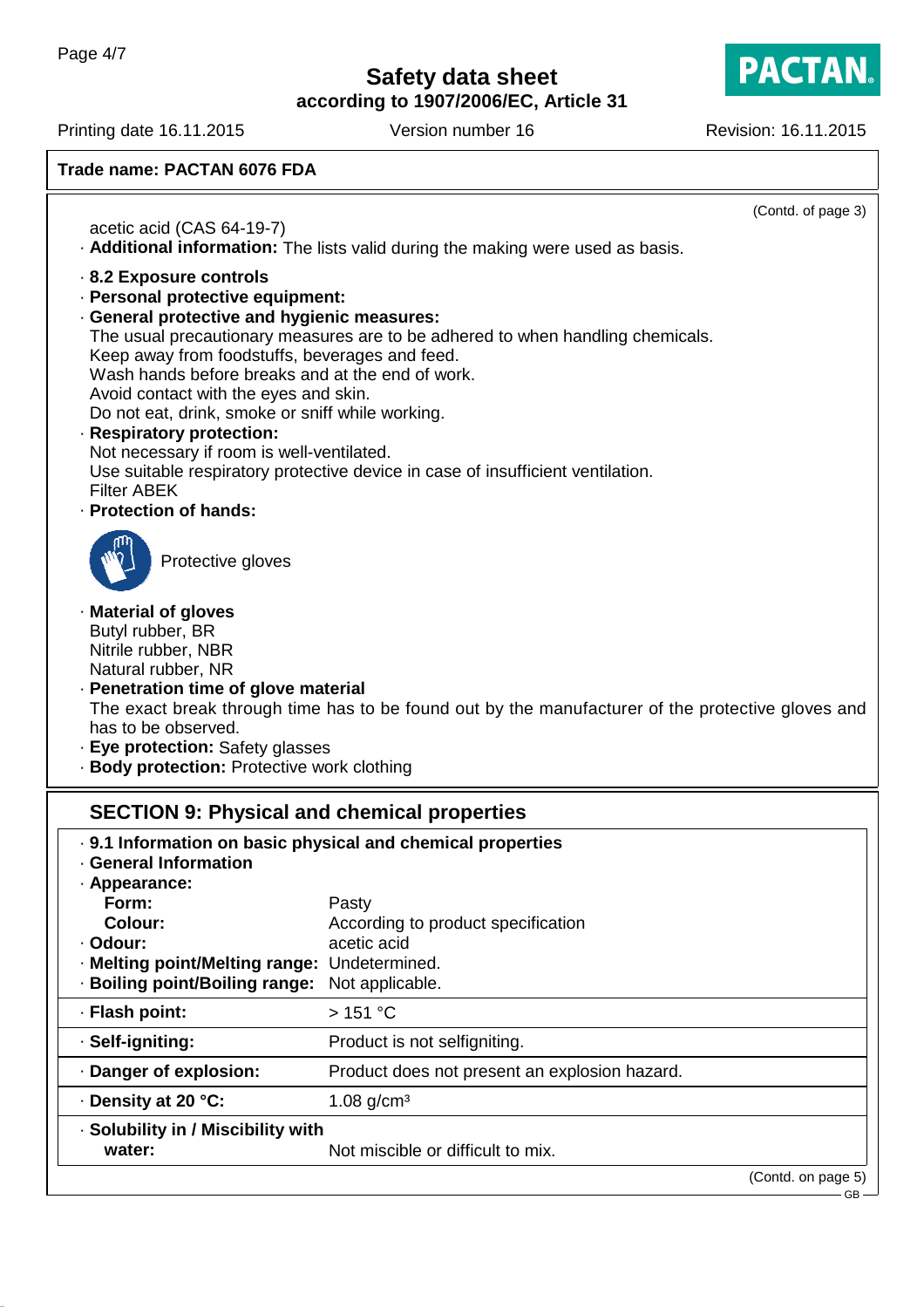**according to 1907/2006/EC, Article 31**

**PACTAN** 

Printing date 16.11.2015 Version number 16 Revision: 16.11.2015

**Trade name: PACTAN 6076 FDA**

(Contd. of page 4)

| · Solvent content:      |                                            |
|-------------------------|--------------------------------------------|
| VOC (EU)                | not applicable                             |
| VOC (EC)                | $0.00\%$                                   |
| . 9.2 Other information | No further relevant information available. |

# **SECTION 10: Stability and reactivity**

- · **10.1 Reactivity** No further relevant information available.
- · **10.2 Chemical stability**
- · **Thermal decomposition / conditions to be avoided:**

No decomposition if used according to specifications.

- · **10.3 Possibility of hazardous reactions** No dangerous reactions known.
- · **10.4 Conditions to avoid** No further relevant information available.
- · **10.5 Incompatible materials:** No further relevant information available.
- · **10.6 Hazardous decomposition products:**
- None if stored according to specifications.

Beginning at approx. 150 °C small amounts of formaldehyde are formed by an oxidative decomposition.

# **SECTION 11: Toxicological information**

- · **11.1 Information on toxicological effects**
- · **Acute toxicity** Based on available data, the classification criteria are not met.
- · **Primary irritant effect:**
- · **Skin corrosion/irritation** Irritating effect.

Causes skin irritation.

· **Serious eye damage/irritation**

Causes serious eye irritation.

- · **Respiratory or skin sensitisation** Based on available data, the classification criteria are not met.
- · **CMR effects (carcinogenity, mutagenicity and toxicity for reproduction)**
- · **Germ cell mutagenicity** Based on available data, the classification criteria are not met.
- · **Carcinogenicity** Based on available data, the classification criteria are not met.
- · **Reproductive toxicity** Based on available data, the classification criteria are not met.
- · **STOT-single exposure** Based on available data, the classification criteria are not met.
- · **STOT-repeated exposure** Based on available data, the classification criteria are not met.
- · **Aspiration hazard** Based on available data, the classification criteria are not met.

# **SECTION 12: Ecological information**

- · **12.1 Toxicity**
- · **Aquatic toxicity:** No further relevant information available.
- · **12.2 Persistence and degradability** No further relevant information available.
- · **Other information:** The product is not biodegradable.
- · **12.3 Bioaccumulative potential** No further relevant information available.
- · **12.4 Mobility in soil** No further relevant information available.
- · **12.5 Results of PBT and vPvB assessment**
- · **PBT:** Not applicable.

(Contd. on page 6)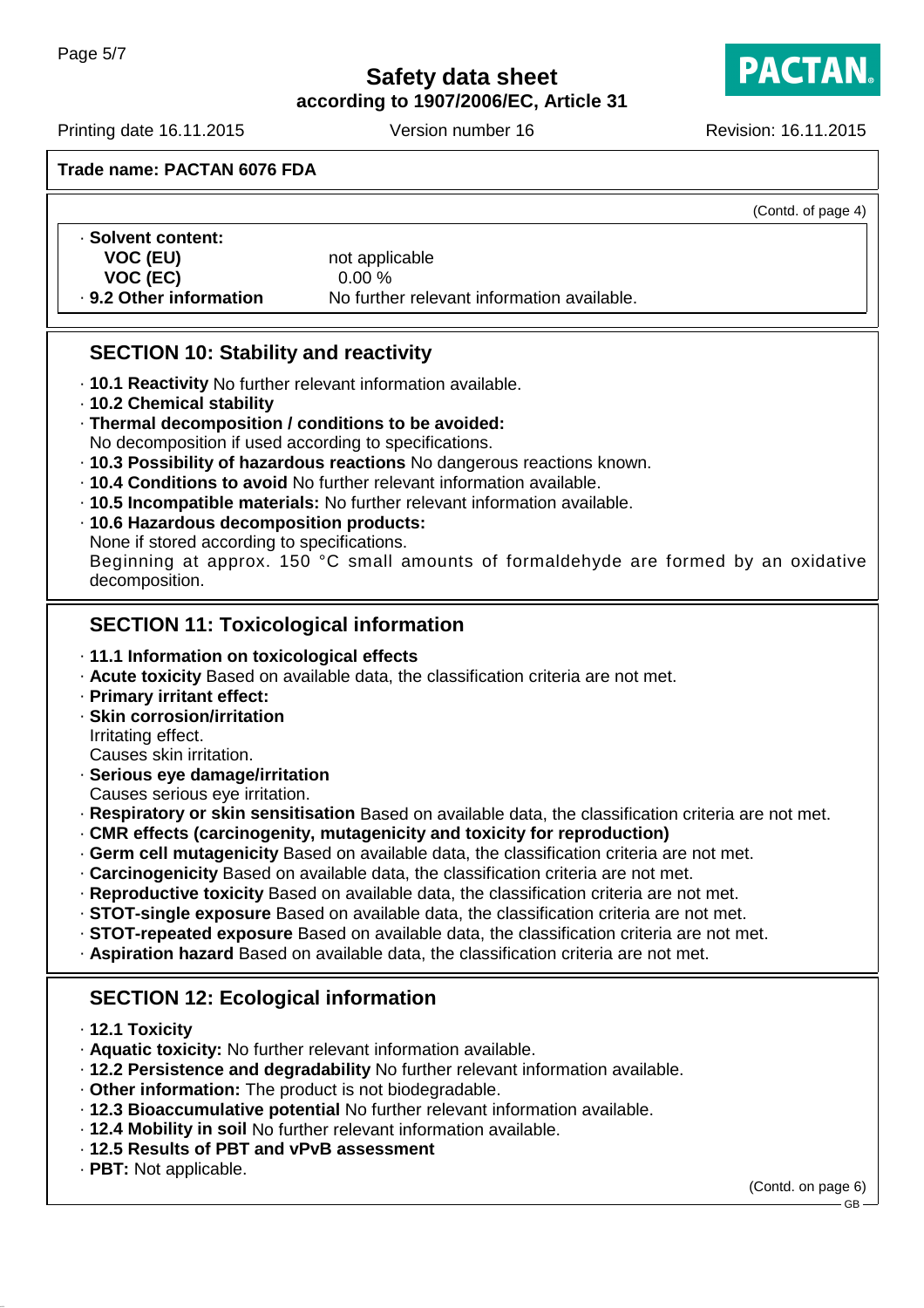**according to 1907/2006/EC, Article 31**

Printing date 16.11.2015 Version number 16 Revision: 16.11.2015

**PACTAN** 

(Contd. of page 5)

**Trade name: PACTAN 6076 FDA**

· **vPvB:** Not applicable.

· **12.6 Other adverse effects** No further relevant information available.

# **SECTION 13: Disposal considerations**

### · **13.1 Waste treatment methods**

· **Recommendation**

Uncured product may not be disposed of together with household waste and may not reach sewage system. To dispose of, open product containers and let them stand in open air until the reaction is finished totally (means there is no more smell). After that, waste can be disposed of as the cured product.

Cured product can be deposited together with domestic waste. Observe the specific related regulations of local authorities.

#### · **European waste catalogue**

08 04 09\* waste adhesives and sealants containing organic solvents or other hazardous substances 08 04 10 waste adhesives and sealants other than those mentioned in 08 04 09

#### · **Uncleaned packaging:**

#### · **Recommendation:**

Empty packages totally (without drops or grains, cleaned with a spatula). Under observation of the relevant local respectively national regulations re-use or recycling is preferred.

| <b>SECTION 14: Transport information</b>                                            |                 |
|-------------------------------------------------------------------------------------|-----------------|
| ⋅ 14.1 UN-Number<br>· ADR, ADN, IMDG, IATA                                          | Void            |
| ⋅ 14.2 UN proper shipping name<br>· ADR, ADN, IMDG, IATA                            | Void            |
| ⋅ 14.3 Transport hazard class(es)                                                   |                 |
| · ADR, ADN, IMDG, IATA<br>· Class                                                   | Void            |
| ⋅ 14.4 Packing group<br>· ADR, IMDG, IATA                                           | Void            |
| · 14.5 Environmental hazards:<br>· Marine pollutant:                                | <b>No</b>       |
| · 14.6 Special precautions for user                                                 | Not applicable. |
| . 14.7 Transport in bulk according to Annex II of<br><b>Marpol and the IBC Code</b> | Not applicable. |
| · UN "Model Regulation":                                                            | Void            |

(Contd. on page 7)